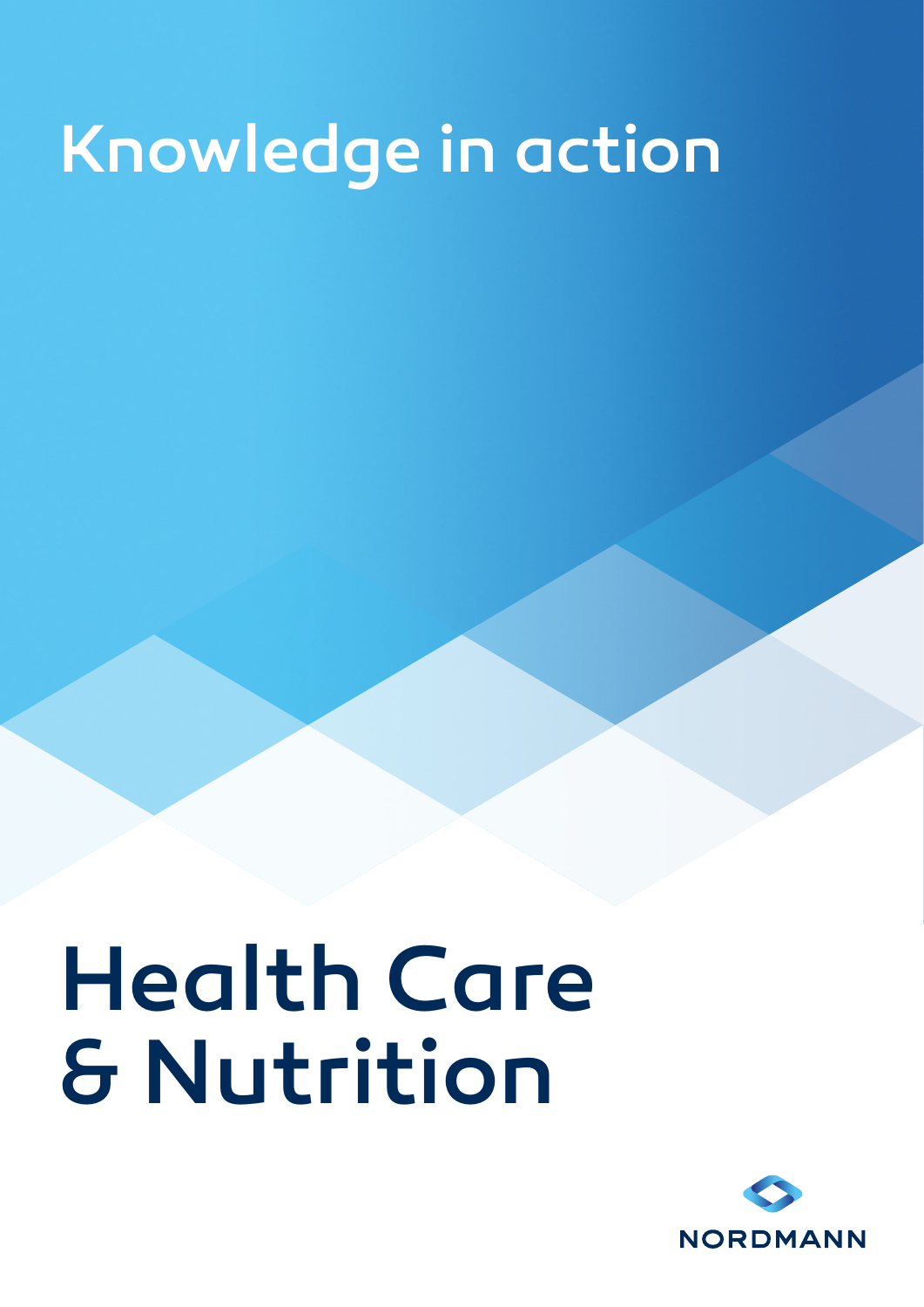

| Magnesium Stearate          |
|-----------------------------|
| <b>MCT Oil</b>              |
| Microcrystalline cellulose  |
| Minerals                    |
| Omega $3/6$                 |
| Prebiotics                  |
| Preservatives               |
| Probiotics                  |
| Proteins                    |
| <b>Starches</b>             |
| Sugar and sugar substitutes |
| <b>Talc</b>                 |
| Yeast extracts              |

| <b>Acidity Regulators</b> | Magnesium Stearate          |
|---------------------------|-----------------------------|
| Antioxidants              | <b>MCT Oil</b>              |
| Carrageenan               | Microcrystalline cellulose  |
| Cellulose                 | <b>Minerals</b>             |
| Colors                    | Omega 3 / 6                 |
| Cultures                  | Prebiotics                  |
| Cyclodextrins             | Preservatives               |
| Enzymes                   | Probiotics                  |
| Extracts                  | Proteins                    |
| <b>Fibers</b>             | <b>Starches</b>             |
| Functional nutraceuticals | Sugar and sugar substitutes |
| Hyaluronic acid           | Talc                        |
| Lactose                   | Yeast extracts              |
|                           |                             |



### Nutritional, Food & Health Care Raw Materials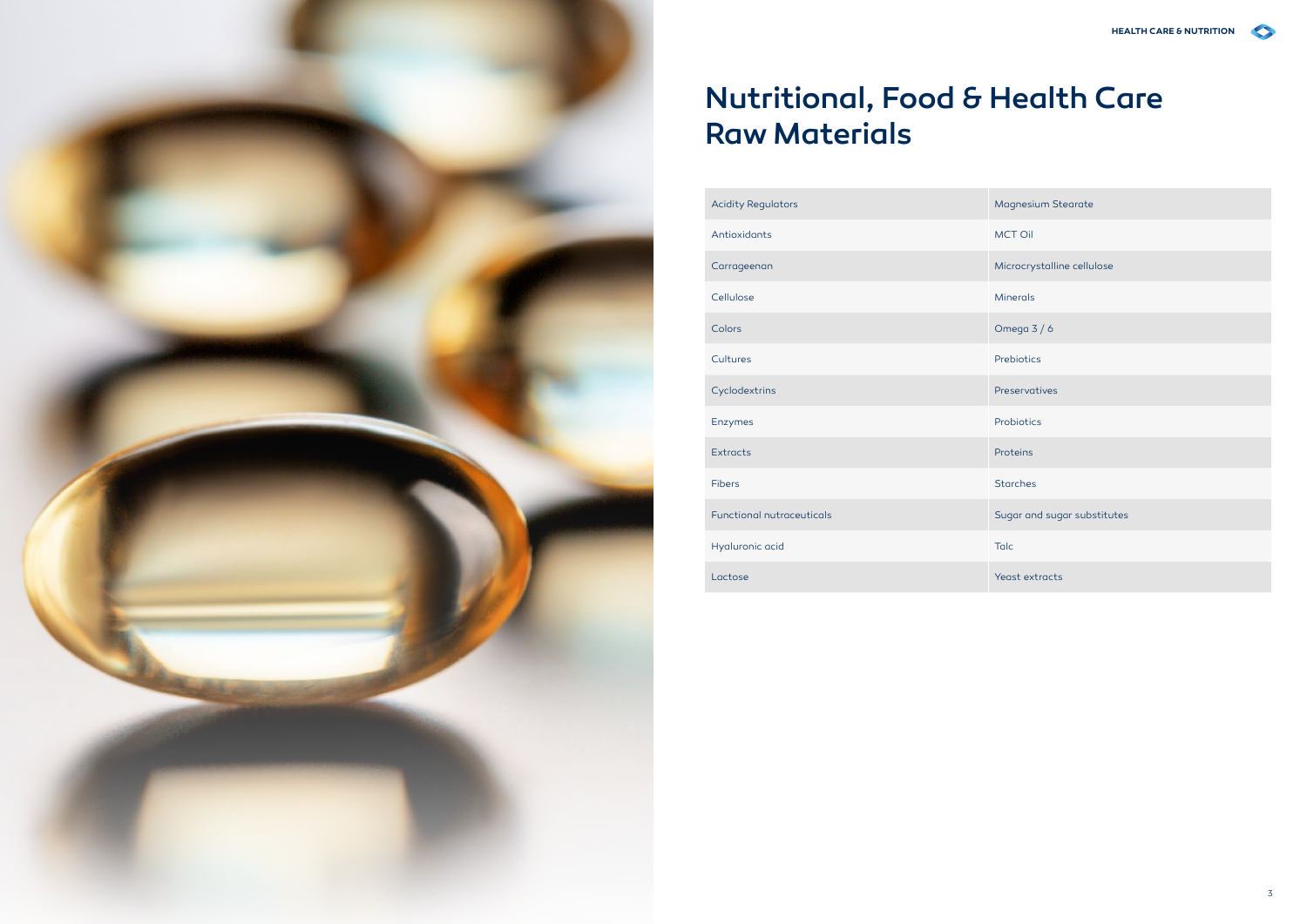

All the information and application knowledge presented here is based on practical experience and research. However, it is non-binding information. We therefore strongly recommend that you carry out your own tests before using our products. This applies in particular to our formulations, which only repre sent a starting point for individual developments and for which we can provide no guarantee.



### **Nordmann** Portfolio

The user alone is responsible for testing in the respective coun tries concerned and with regard to possible conflicting industrial property rights of third parties (e.g. patents). In this respect, we assume no liability for formulations or partial recipes. Our pro ducts are sold according to our General Conditions of Sale.



Agrochemicals Adhesives & Sealants **Ceramics** Cleaning Coatings & Inks **Composites Construction Elastomers Electronics** Fine Chemicals Flame Retardants Food & Feed Foundry Health Care Industrial Chemicals **Monomers** Oil, Gas & Lubricants Oleochemicals Polyurethane **Optical** Paper Personal Care Plastics Textiles & Leather

*Advertising for dangerous substances*

*Dangerous substance as per Regulation (EC) No 1272/2008. This substance is classified and assigned in accordance with the requirements of the aforementioned ordinance. For further information on this substance, please refer to the safety data sheet.*